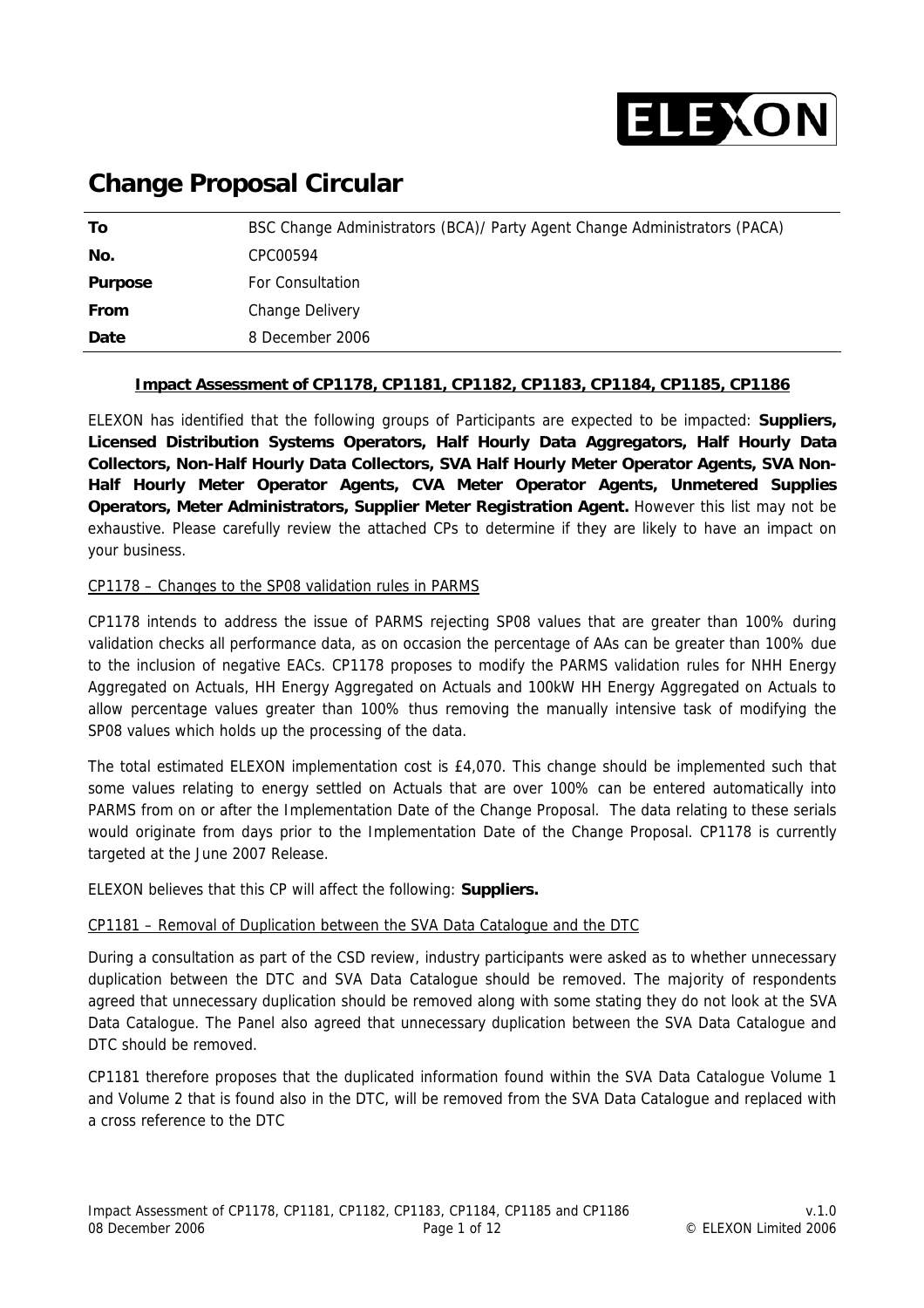The total estimated ELEXON implementation cost is £1,980. This change should be implemented such that the SVA Data Catalogue contains only the information specified, in the CP and its attachment, on and after the Implementation Date of the Change Proposal. CP1181 is targeted at the June 2007 Release.

ELEXON believes that this CP will affect the following: **Suppliers, Licensed Distribution Systems Operators, Half Hourly Data Aggregators, Half Hourly Data Collectors, Non-Half Hourly Data Collectors, SVA Half Hourly Meter Operator Agents, SVA Non-Half Hourly Meter Operator Agents, Unmetered Supplies Operators, Meter Administrators, Supplier Meter Registration Agent.**

#### CP1182 – Creation of a generic Party Service Line

During a CSD review consultation, industry participants were asked whether the functional requirements of PSLs should be merged into the appropriate BSCP and a single PSL created containing the non functional requirements relevant to Party Agents. The majority of respondents and in addition the Panel agreed with the creation of a generic PSL.

CP1182 proposes the creation of a generic PSL that will contain participant's non-functional requirements, which are currently set out in the current PSLs. This will result in Parties and Party Agents only needing to look at one document to find the requirements for a particular aspect of their role.

The total estimated ELEXON implementation cost is £3,740. This change should be implemented such that any new requirements will take effect on the day that the new PSL is implemented. Where this PSL requires that additional historical data is kept, this data should be retained starting at the Implementation Date of the Change Proposal. CP1182 is targeted at the June 2007 Release.

ELEXON believes that this CP will affect the following: **Suppliers, Licensed Distribution System Operators, Half Hourly Data Aggregators, Non-Half Hourly Data Aggregators, Half Hourly Data Collectors, Non-Half Hourly Data Collectors, SVA HH Meter Operator Agents, SVA Non-Half Hourly Meter Operator Agents, CVA Meter Operator Agents, Unmetered Supplies Operators, Meter Administrators, Supplier meter Registration Agents** 

#### CP1183 – Allowing a date to be deemed for a change in Energisation Status of a Half Hourly Meter

CP1183 was raised on 8 December 2006 by ELEXON. The CP proposes to allow Half Hourly Meter Operator Agents (HHMOAs) to deem a date for the change of Energisation status, when there is evidence that the Energisation status of a Metering System (MS) is incorrect but the date of the Energisation Status change is unknown.

CP1183 proposes the addition of a footnote to BSCP514 'SVA Meter Operations for Metering Systems registered in SMRS' to state that when an Energisation Status of a MS is incorrect but the date of the Energisation Status Change is unknown the HHMOA can send a Confirmation or Rejection of Energisation Status Change (D0139) flow to the Supplier with a deemed date for energisation/de-energisation. This then must then be instructed or agreed by the Supplier

The total estimated ELEXON implementation cost is £440. This change should be implemented such that HHMOAs are able to deem dates for changes in Energisation Status, using the D0139 flow, from on or after the Implementation Date of the Change Proposal. The deemed change of Energisation Status date must be on or after the Implementation Date of the Change Proposal. CP1183 is targeted at the June 2007 Release.

ELEXON believes that this CP will affect the following: **Suppliers, Half Hourly Meter Operators, Half Hourly Data Collector.**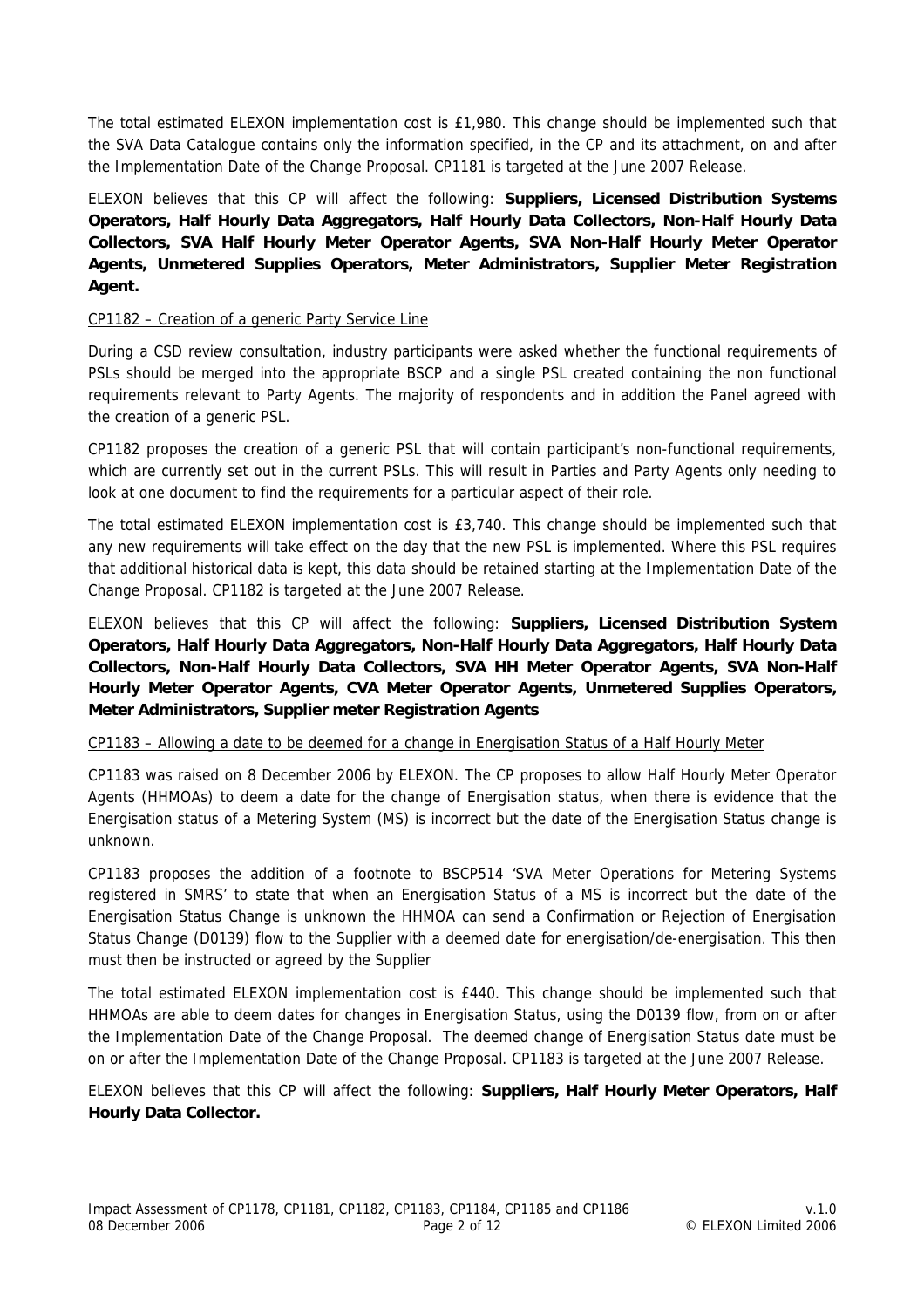#### CP1184 – Disconnection of Energised Metering Systems

CP1183 was raised on 8 December 2006 by Western Power Distribution. The CP seeks to permit Licensed Distribution System Operators (LDSOs) to disconnect a supply that is in an energised state.

BSCP515 sets out the process to follow in the event of a disconnection. It requires that before a metering system can be disconnected it must be de-energised. This requirement can be complied with in most cases, but sometimes the LDSO is required to disconnect at short notice, and it is the priority of the LDSO to make the supply safe and is unable to follow the de-energisation process to be followed. Currently BSCP515 does not recognise cases where supply needs to be disconnected at short notice resulting in LDSOs failing the BSC audit.

CP1184 proposes to amend BSCP515 to permit LDSOs to disconnect a supply that is in an energised state. This will be done with liaison with the Meter Operator Agent (MOA), either before or after the disconnection, so that final readings and removal of the meter can be communicated. Hence when the LDSO disconnects in short notice situations it will not be an audit failure.

The total estimated ELEXON implementation cost is £440. This change should be implemented such that an LDSO will be able to disconnect a Metering System without carrying out the de-energisation process prior to the disconnection process from on or after the Implementation Date of the Change Proposal. CP1184 is targeted at the June 2007 Release.

ELXON believes that this CP will affect the following: **Suppliers, Licensed Distribution Systems Operators, SVA Half Hourly Meter Operator Agents, SVA Non-Half hourly Meter Operator Agents.**

#### CP1185 – Allowing a Reading to be Deemed where an Actual Reading is Unavailable on a Change of Standard Settlement Configuration

The BSC Auditor raised Market Issue 1633 and sought to address the lack of clarity regarding the deeming of readings following a change in Standard Settlement Configuration (SSC). Following the implementation of P176 'Clarification of the Requirements for Estimation/Deeming of Meter Readings/Advances in Certain Circumstances to Facilitate Correction of Anomalies in Settlement Consumption', deemed readings are allowed in the case of BSCP504 3.3.7, 'Reconfigure or Replace SVA Metering System – No Change of Measurement Class', deemed readings are not allowed in the case of BSCP504 3.3.6 'Change of Standard Settlement Configuration'. Currently deemed reading in the case of a change in SSC are occurring, but to avoid confusion, the deeming of readings needs to be addressed in BSCP504 3.3.6.

Allowing Non Half Hourly Data Collector (NHHDC) to deem a reading following a change of SSC would resolve the audit issue concerning deemed reads being calculated in circumstances other than those specified in the BSC; and is entirely consistent with the circumstances in which deeming is already permitted.

The total estimated ELEXON implementation cost is £880. This change should be implemented such that a Data Collector will be able to deem a Meter reading for a change of Standard Settlement Configuration occurring on a date that is on or after the Implementation Date of the Change Proposal. CP1185 is targeted at the June 2007 Release.

ELXON believes that this CP will affect the following: **Suppliers, Non-Half Hourly Data Collectors.** 

#### CP1186 – Changes to the Profile Administration (PrA) Service Description

CP1186 was raised on 8 December 2006 by ELEXON. The Profile Administrator Service Improvement Project has a number of objectives which included the updating of the field assets that were in the load research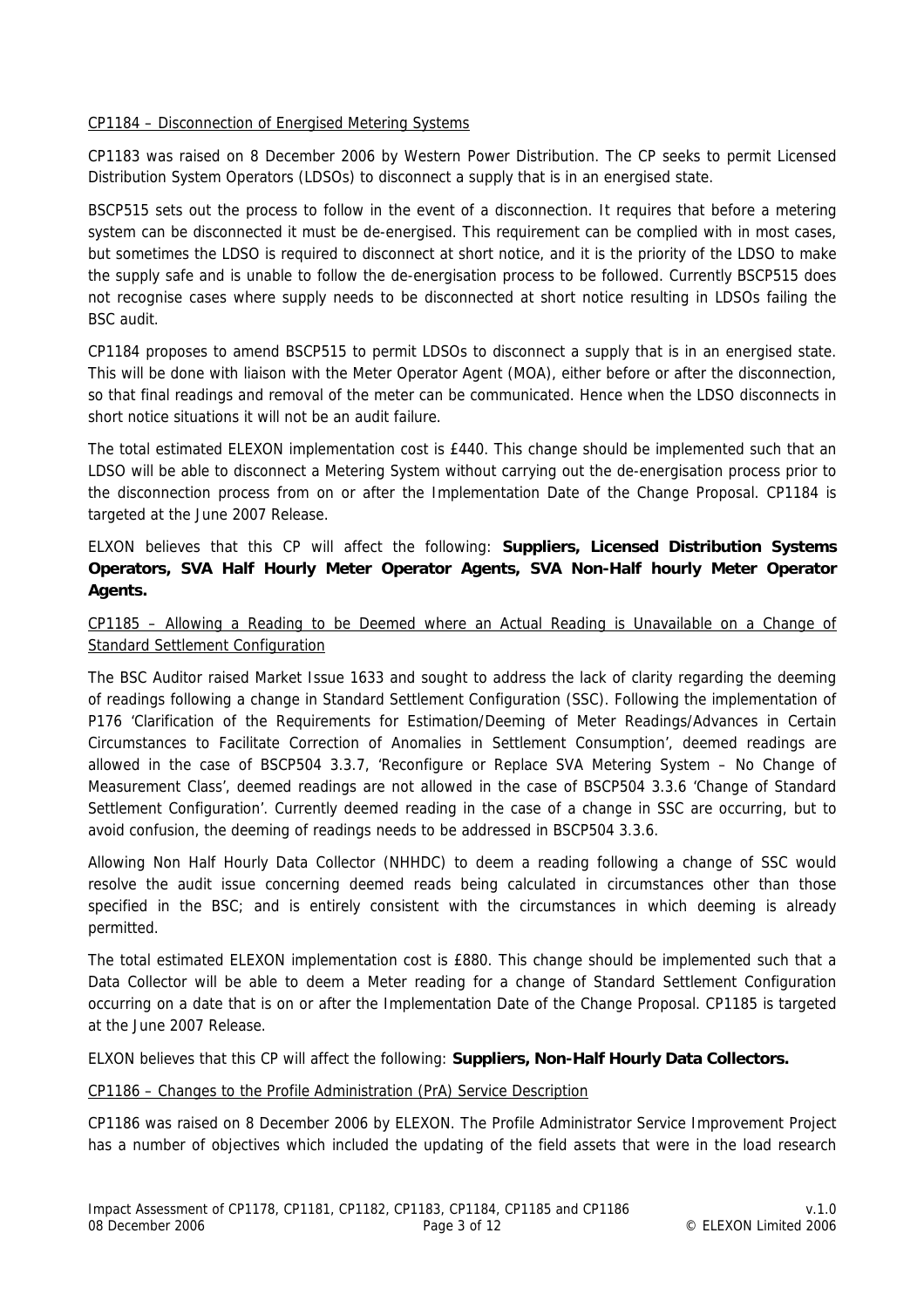sample premises. This led to Issue 21 which was discussed by the VASMG and the findings were presented and accepted by the Panel.

One of the recommendations was that the field assets be replaced by a 'smart' metering solution. The new metering solution has been defined and the contract changes signed off with the new equipment being installed in sample customer's premises. However the PrA Service Description still retains information on both historic data collection and Service Levels relating to that solution.

CP1186 proposes to update the PrA Service Description to accurately reflect the new metering solution and the new Service Levels that have been agreed and signed off in the PrA Contract.

The total estimated ELEXON implementation cost is £660 CP1186 is targeted at the June 2007 Release.

ELXON believes that this CP will affect the following: **Suppliers**

Please carry out an IA on the attached CPs and return your responses using the attached forms by **5pm Friday 5 January 2007.** Please let me know as soon as possible if you are unable to meet this deadline. No response to the CPC will be taken to mean that your organisation is in agreement with the proposal.

If you have any queries please contact the ELEXON Helpdesk on 020 7380 4222 or email [helpdesk@elexon.co.uk](mailto:helpdesk@elexon.co.uk).

David Barber

Release Planning Analyst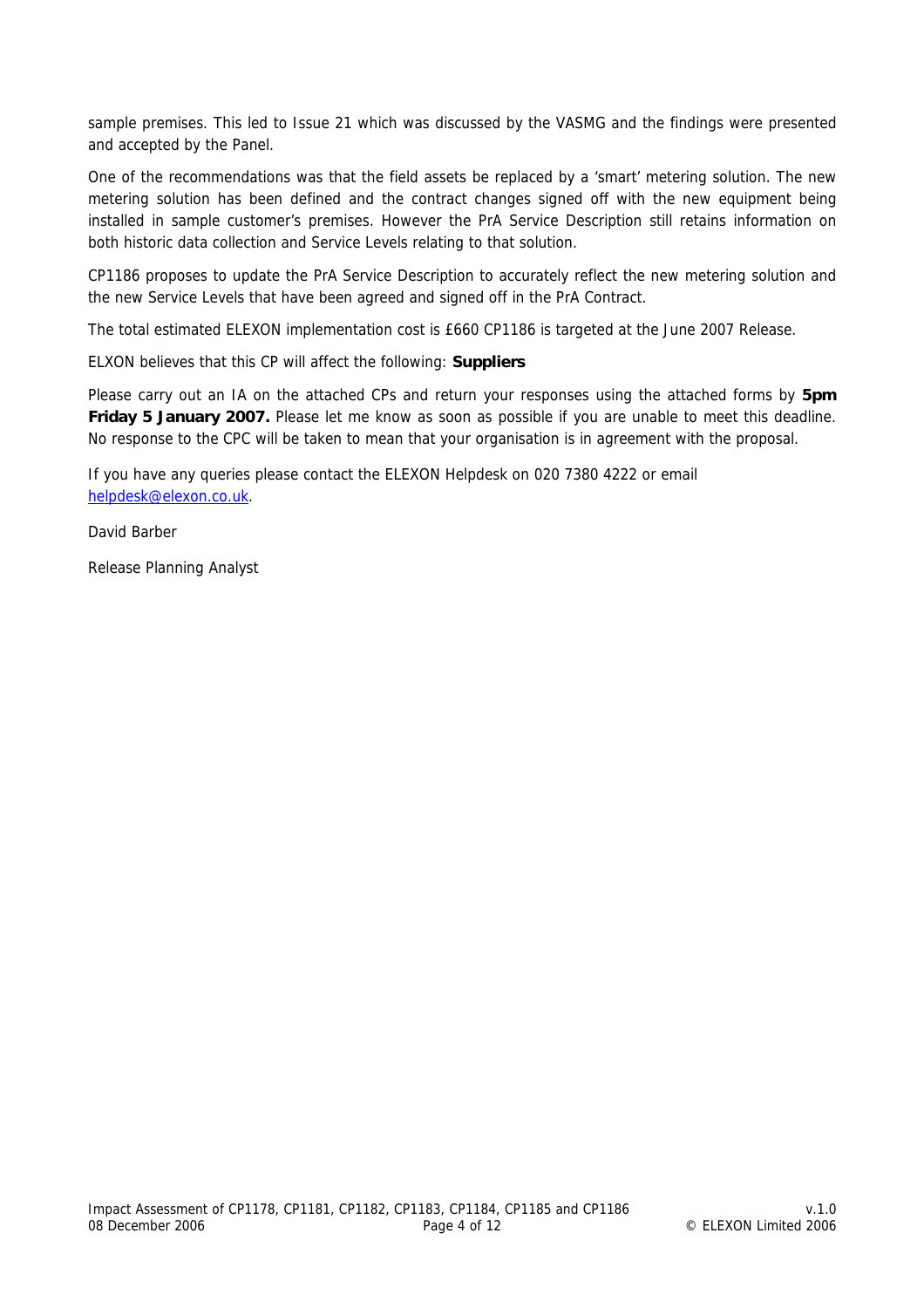#### **To: David Barber Email: ccc@elexon.co.uk**

**Please note: If the following impact assessments are to be completed by the same BCA please indicate this in the box below. It is then only necessary to complete the BCA details on the first form and not on each individual form**.

### Single BCA

ī

# **CP1178**

 $\mathbf{r}$ 

|                                                       | <b>Impact Assessment Form (F40/03)</b>                 |
|-------------------------------------------------------|--------------------------------------------------------|
| Proposal No.                                          | CP1178 - Changes to the SP08 validation rules in PARMS |
| <b>Synopsis of Change</b>                             | See Page 1                                             |
| Proposed Release and/or<br><b>Implementation Date</b> | June 2007 BSC Systems Release                          |

| Proposed Change: Please tick where appropriate |                 |  |
|------------------------------------------------|-----------------|--|
| <b>Agree Change</b>                            | <b>Comments</b> |  |
| <b>Disagree Change</b>                         | Reason          |  |
| <b>Neutral</b>                                 | <b>Comments</b> |  |
| <b>Not Applicable</b>                          | Reason          |  |

| Impact on Organisation's Systems and/or Processes: Please tick where appropriate |                 |  |
|----------------------------------------------------------------------------------|-----------------|--|
| <b>Yes</b>                                                                       | <b>Comments</b> |  |
| <b>No</b>                                                                        | <b>Comments</b> |  |
| <b>Implementation Notification Required:</b>                                     |                 |  |
| No. of Days                                                                      | <b>Comments</b> |  |
|                                                                                  |                 |  |
| <b>Other Comments:</b>                                                           |                 |  |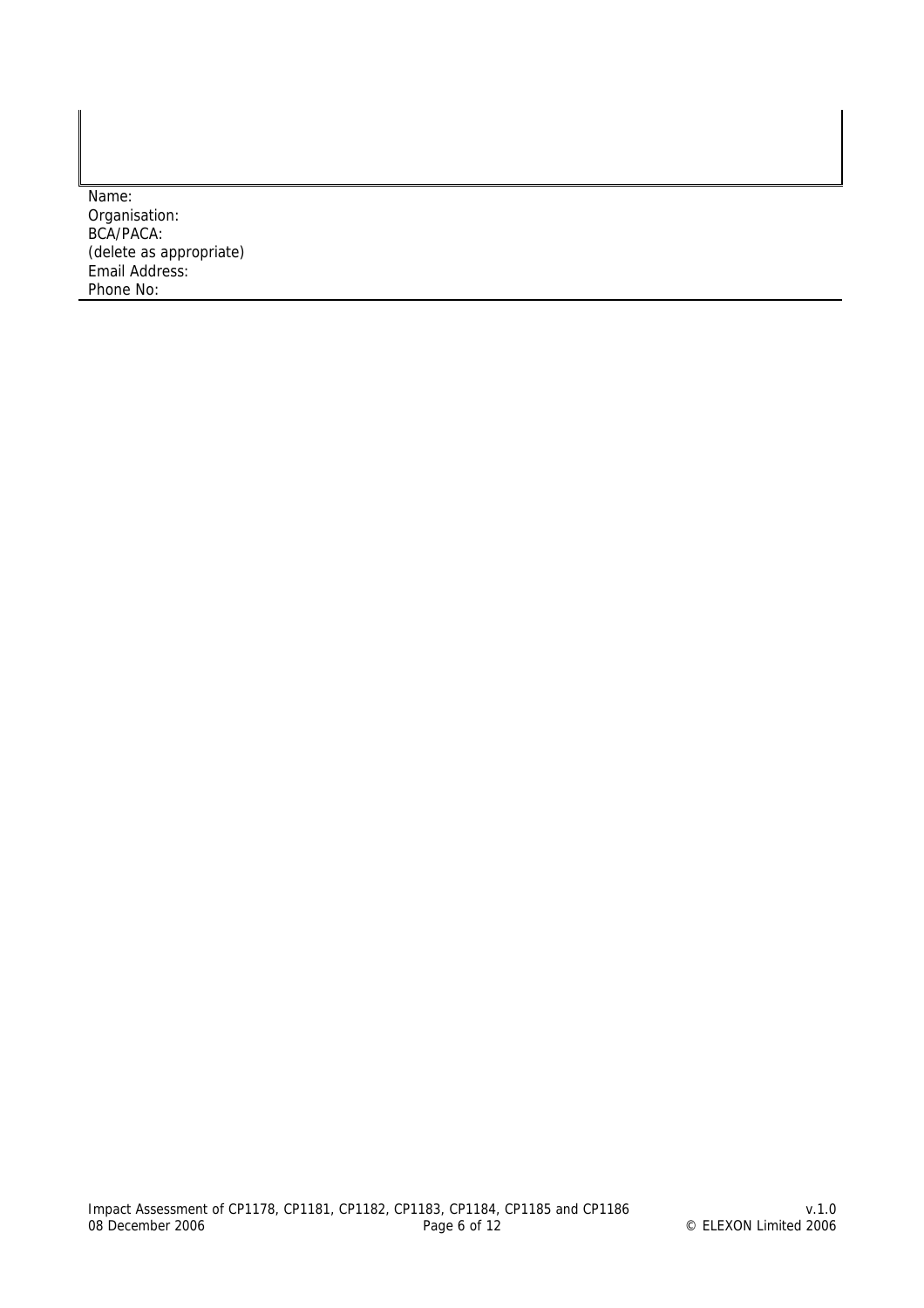| <b>Impact Assessment Form (F40/03)</b>         |                                                                   |  |  |
|------------------------------------------------|-------------------------------------------------------------------|--|--|
|                                                | CP1181 - Rmoval of Duplication between the SVA Data Catalogue and |  |  |
| Proposal No.                                   | the DTC                                                           |  |  |
| <b>Synopsis of Change</b>                      | See Page 1 and Page 2                                             |  |  |
| Proposed Release and/or<br>Implementation Date | June 2007 BSC Systems Release                                     |  |  |

| Proposed Change: Please tick where appropriate |                 |  |
|------------------------------------------------|-----------------|--|
| <b>Agree Change</b>                            | <b>Comments</b> |  |
| <b>Disagree Change</b>                         | Reason          |  |
| <b>Neutral</b>                                 | <b>Comments</b> |  |
| <b>Not Applicable</b>                          | Reason          |  |

| Impact on Organisation's Systems and/or Processes: Please tick where appropriate |                                              |  |
|----------------------------------------------------------------------------------|----------------------------------------------|--|
|                                                                                  |                                              |  |
| Yes                                                                              | <b>Comments</b>                              |  |
|                                                                                  |                                              |  |
| No                                                                               | <b>Comments</b>                              |  |
|                                                                                  |                                              |  |
|                                                                                  | <b>Implementation Notification Required:</b> |  |
| No. of Days                                                                      | <b>Comments</b>                              |  |
|                                                                                  |                                              |  |
| <b>Other Comments:</b>                                                           |                                              |  |
|                                                                                  |                                              |  |
|                                                                                  |                                              |  |
|                                                                                  |                                              |  |
| Name:<br>Organication:                                                           |                                              |  |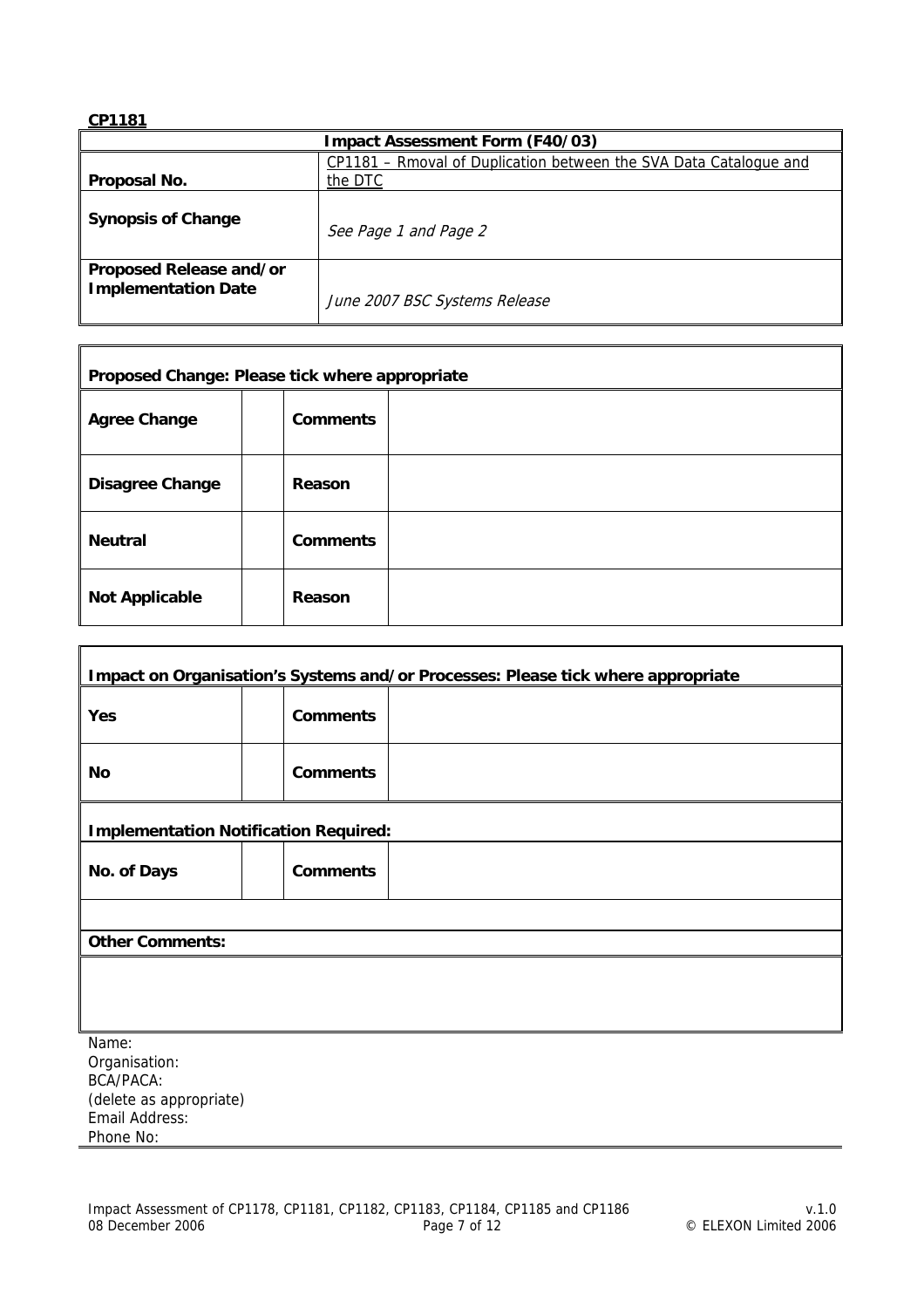| <b>Impact Assessment Form (F40/03)</b>         |                                                   |  |
|------------------------------------------------|---------------------------------------------------|--|
|                                                | CP1182 – Creation of a generic Party Service Line |  |
| Proposal No.                                   |                                                   |  |
| <b>Synopsis of Change</b>                      | See Page 2                                        |  |
| Proposed Release and/or<br>Implementation Date | June 2007 BSC Systems Release                     |  |

| Proposed Change: Please tick where appropriate |                 |  |
|------------------------------------------------|-----------------|--|
| <b>Agree Change</b>                            | <b>Comments</b> |  |
| <b>Disagree Change</b>                         | Reason          |  |
| <b>Neutral</b>                                 | <b>Comments</b> |  |
| <b>Not Applicable</b>                          | Reason          |  |

| Impact on Organisation's Systems and/or Processes: Please tick where appropriate |                                              |  |
|----------------------------------------------------------------------------------|----------------------------------------------|--|
|                                                                                  |                                              |  |
| Yes                                                                              | <b>Comments</b>                              |  |
|                                                                                  |                                              |  |
| No                                                                               | <b>Comments</b>                              |  |
|                                                                                  |                                              |  |
|                                                                                  | <b>Implementation Notification Required:</b> |  |
| No. of Days                                                                      | <b>Comments</b>                              |  |
|                                                                                  |                                              |  |
| <b>Other Comments:</b>                                                           |                                              |  |
|                                                                                  |                                              |  |
|                                                                                  |                                              |  |
|                                                                                  |                                              |  |
| Name:<br>Organication:                                                           |                                              |  |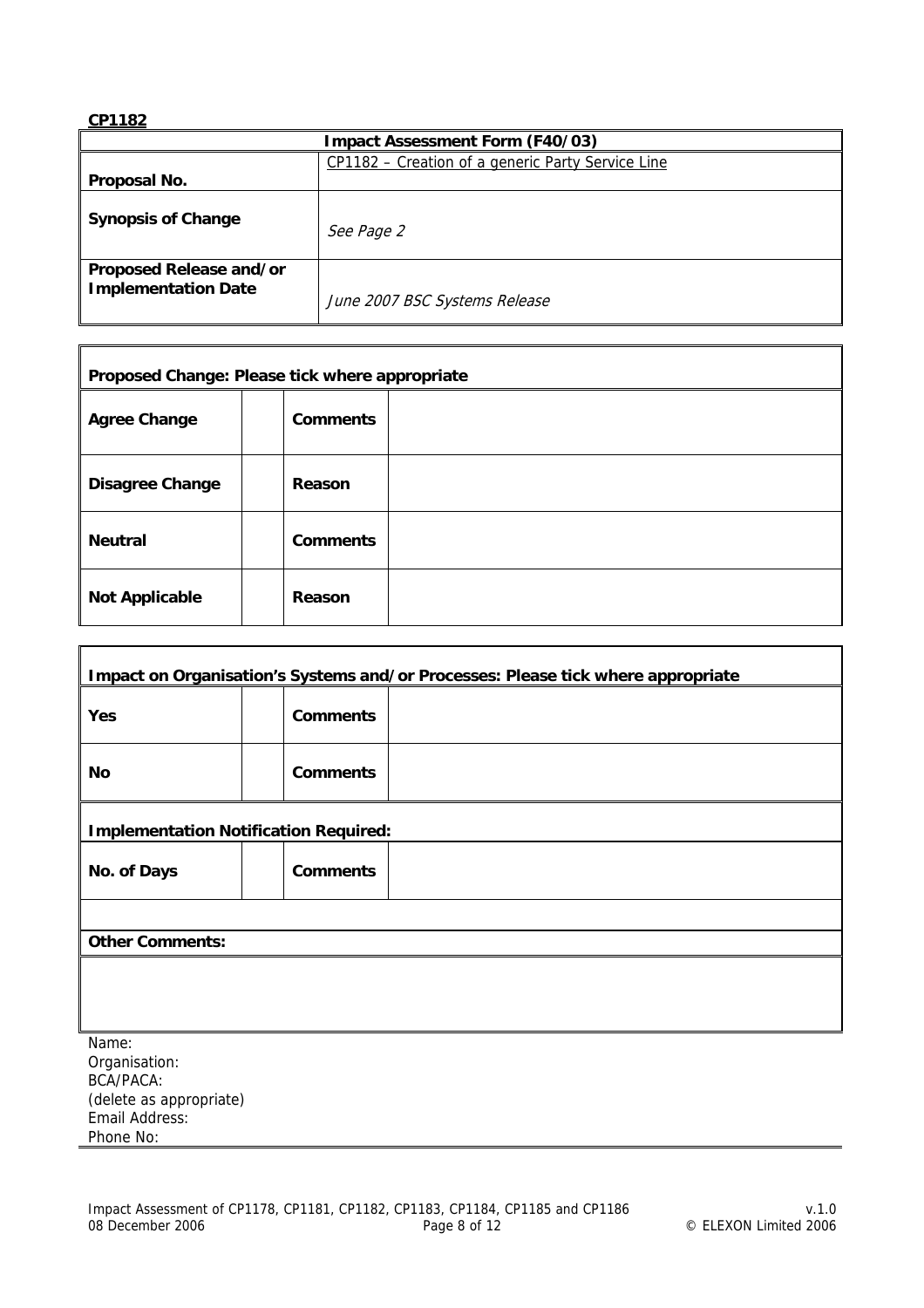| <b>Impact Assessment Form (F40/03)</b>         |                                                                                                     |  |  |
|------------------------------------------------|-----------------------------------------------------------------------------------------------------|--|--|
| Proposal No.                                   | CP1183 – Allowing a date to be deemed for a change in Energisation<br>Status of a Half Hourly Meter |  |  |
| <b>Synopsis of Change</b>                      | See Page 2 and Page 3                                                                               |  |  |
| Proposed Release and/or<br>Implementation Date | June 2007 BSC Systems Release                                                                       |  |  |

| Proposed Change: Please tick where appropriate |                 |  |
|------------------------------------------------|-----------------|--|
| <b>Agree Change</b>                            | <b>Comments</b> |  |
| <b>Disagree Change</b>                         | Reason          |  |
| <b>Neutral</b>                                 | <b>Comments</b> |  |
| <b>Not Applicable</b>                          | Reason          |  |

|                        | Impact on Organisation's Systems and/or Processes: Please tick where appropriate |  |  |
|------------------------|----------------------------------------------------------------------------------|--|--|
| Yes                    | <b>Comments</b>                                                                  |  |  |
| No                     | <b>Comments</b>                                                                  |  |  |
|                        | <b>Implementation Notification Required:</b>                                     |  |  |
| No. of Days            | <b>Comments</b>                                                                  |  |  |
|                        |                                                                                  |  |  |
| <b>Other Comments:</b> |                                                                                  |  |  |
|                        |                                                                                  |  |  |
|                        |                                                                                  |  |  |
|                        |                                                                                  |  |  |
| Name:                  |                                                                                  |  |  |
| Orașnication:          |                                                                                  |  |  |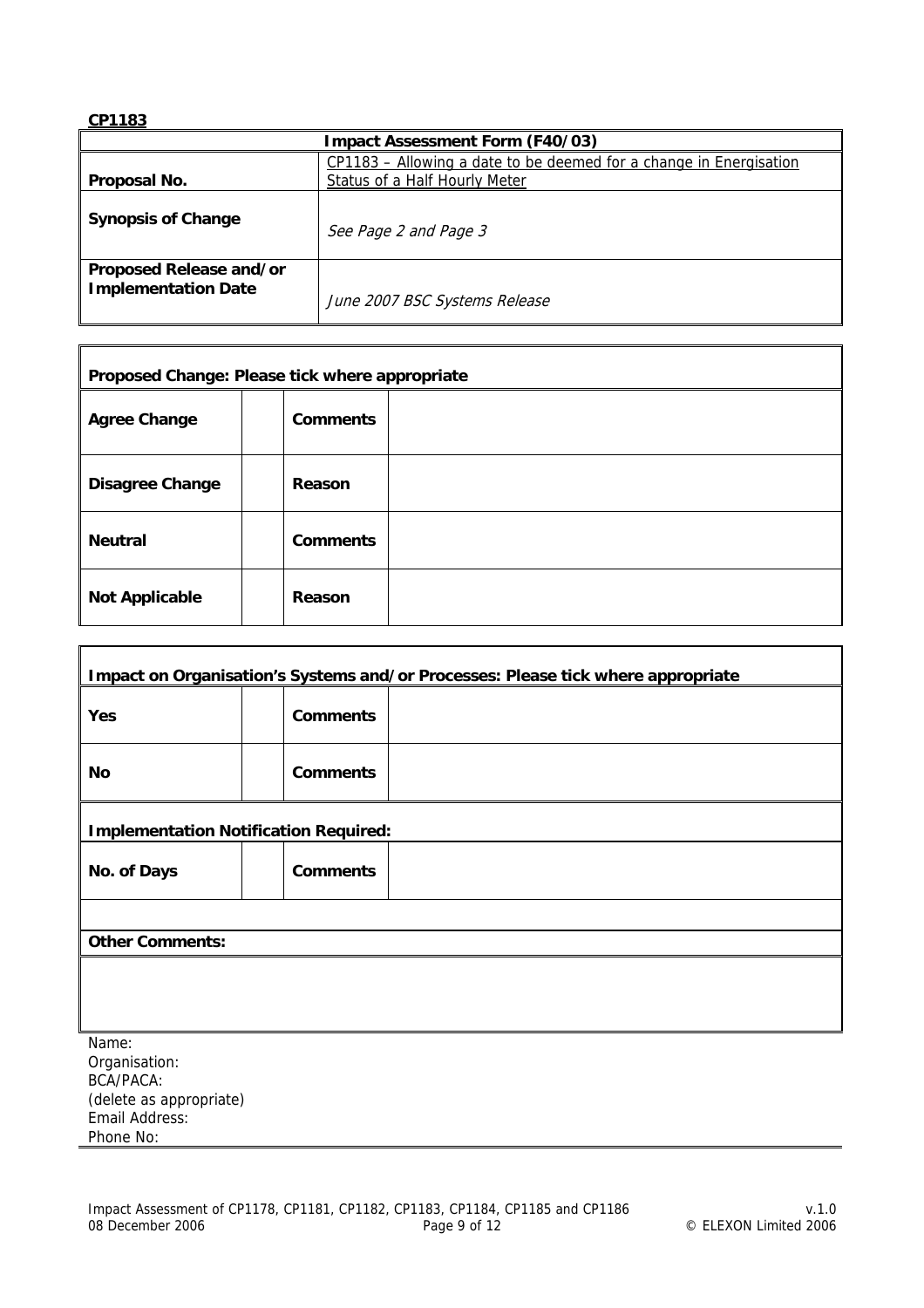| <b>Impact Assessment Form (F40/03)</b>         |                                                      |  |
|------------------------------------------------|------------------------------------------------------|--|
|                                                | CP1184 - Disconnection of Energised Metering Systems |  |
| Proposal No.                                   |                                                      |  |
| <b>Synopsis of Change</b>                      | See Page 3                                           |  |
| Proposed Release and/or<br>Implementation Date | June 2007 BSC Systems Release                        |  |

| Proposed Change: Please tick where appropriate |                 |  |
|------------------------------------------------|-----------------|--|
| <b>Agree Change</b>                            | <b>Comments</b> |  |
| <b>Disagree Change</b>                         | <b>Reason</b>   |  |
| <b>Neutral</b>                                 | <b>Comments</b> |  |
| <b>Not Applicable</b>                          | Reason          |  |

|                        | Impact on Organisation's Systems and/or Processes: Please tick where appropriate |  |  |
|------------------------|----------------------------------------------------------------------------------|--|--|
| Yes                    | <b>Comments</b>                                                                  |  |  |
| No                     | <b>Comments</b>                                                                  |  |  |
|                        | <b>Implementation Notification Required:</b>                                     |  |  |
| No. of Days            | <b>Comments</b>                                                                  |  |  |
|                        |                                                                                  |  |  |
| <b>Other Comments:</b> |                                                                                  |  |  |
|                        |                                                                                  |  |  |
|                        |                                                                                  |  |  |
|                        |                                                                                  |  |  |
| Name:                  |                                                                                  |  |  |
| Orașnication:          |                                                                                  |  |  |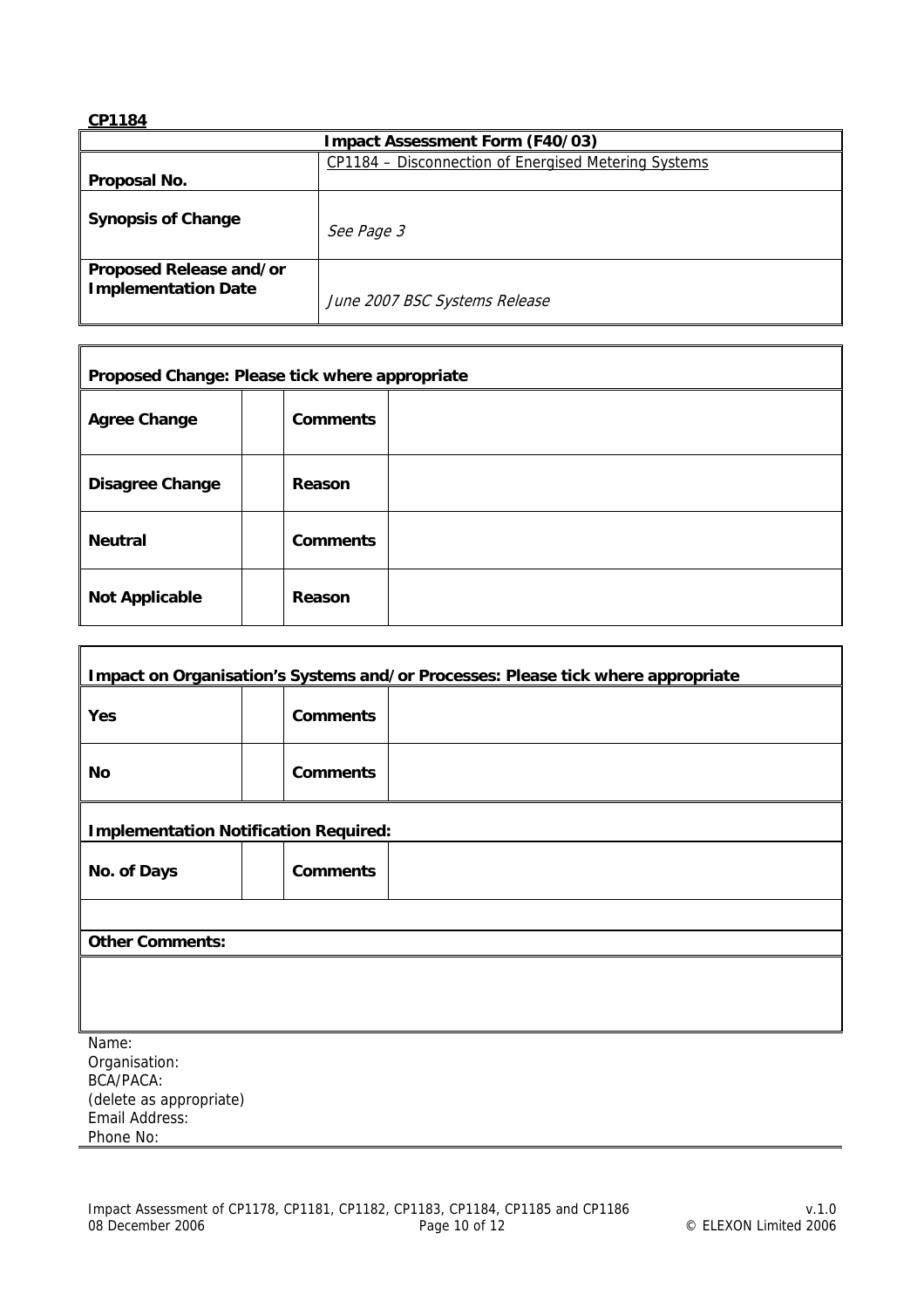| <b>Impact Assessment Form (F40/03)</b>                |                                                                                                                            |  |
|-------------------------------------------------------|----------------------------------------------------------------------------------------------------------------------------|--|
| Proposal No.                                          | CP1185 – Allowing a Reading to be Deemed where an Actual Reading is<br>Unavailable on a Change of Settlement Configuration |  |
| <b>Synopsis of Change</b>                             | See Page 3                                                                                                                 |  |
| Proposed Release and/or<br><b>Implementation Date</b> | June 2007 BSC Systems Release                                                                                              |  |

| Proposed Change: Please tick where appropriate |                 |  |
|------------------------------------------------|-----------------|--|
| <b>Agree Change</b>                            | <b>Comments</b> |  |
| <b>Disagree Change</b>                         | Reason          |  |
| <b>Neutral</b>                                 | <b>Comments</b> |  |
| <b>Not Applicable</b>                          | Reason          |  |

| Impact on Organisation's Systems and/or Processes: Please tick where appropriate |                                              |  |  |
|----------------------------------------------------------------------------------|----------------------------------------------|--|--|
|                                                                                  |                                              |  |  |
| Yes                                                                              | <b>Comments</b>                              |  |  |
|                                                                                  |                                              |  |  |
| No                                                                               | <b>Comments</b>                              |  |  |
|                                                                                  |                                              |  |  |
|                                                                                  | <b>Implementation Notification Required:</b> |  |  |
| No. of Days                                                                      | <b>Comments</b>                              |  |  |
|                                                                                  |                                              |  |  |
| <b>Other Comments:</b>                                                           |                                              |  |  |
|                                                                                  |                                              |  |  |
|                                                                                  |                                              |  |  |
|                                                                                  |                                              |  |  |
| Name:<br>Organication:                                                           |                                              |  |  |